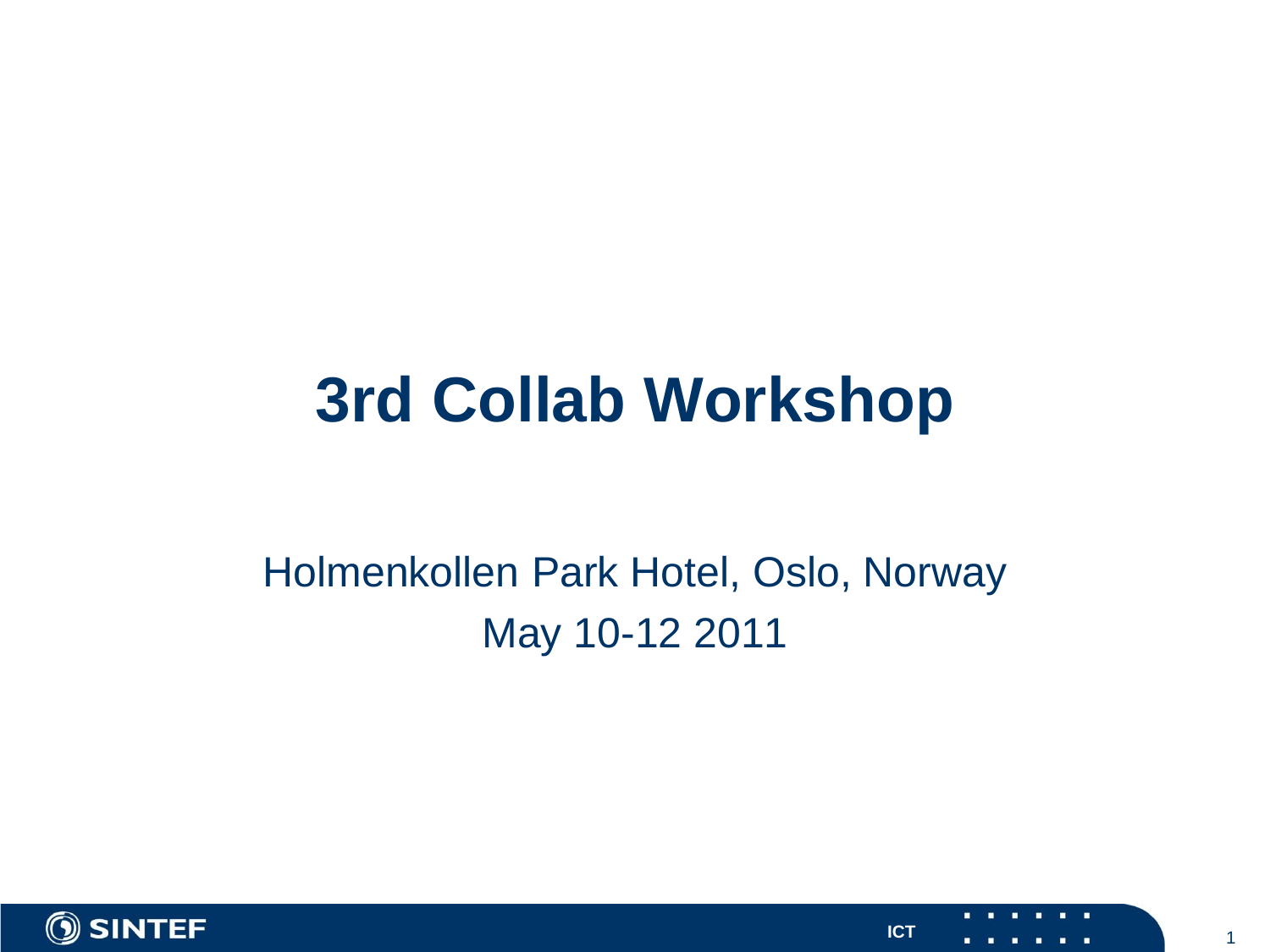- Sanatorium built 1894
- Dragon style
- Hotel from 1914
- The Germans WW II
- Renovation 1948
- Modern part 1982 WC
- 1991 conference centre
- Norway's leading hotel 2010
- **Holmenkollen ski arena**
- **World cup 1966, 1982,** february 2011





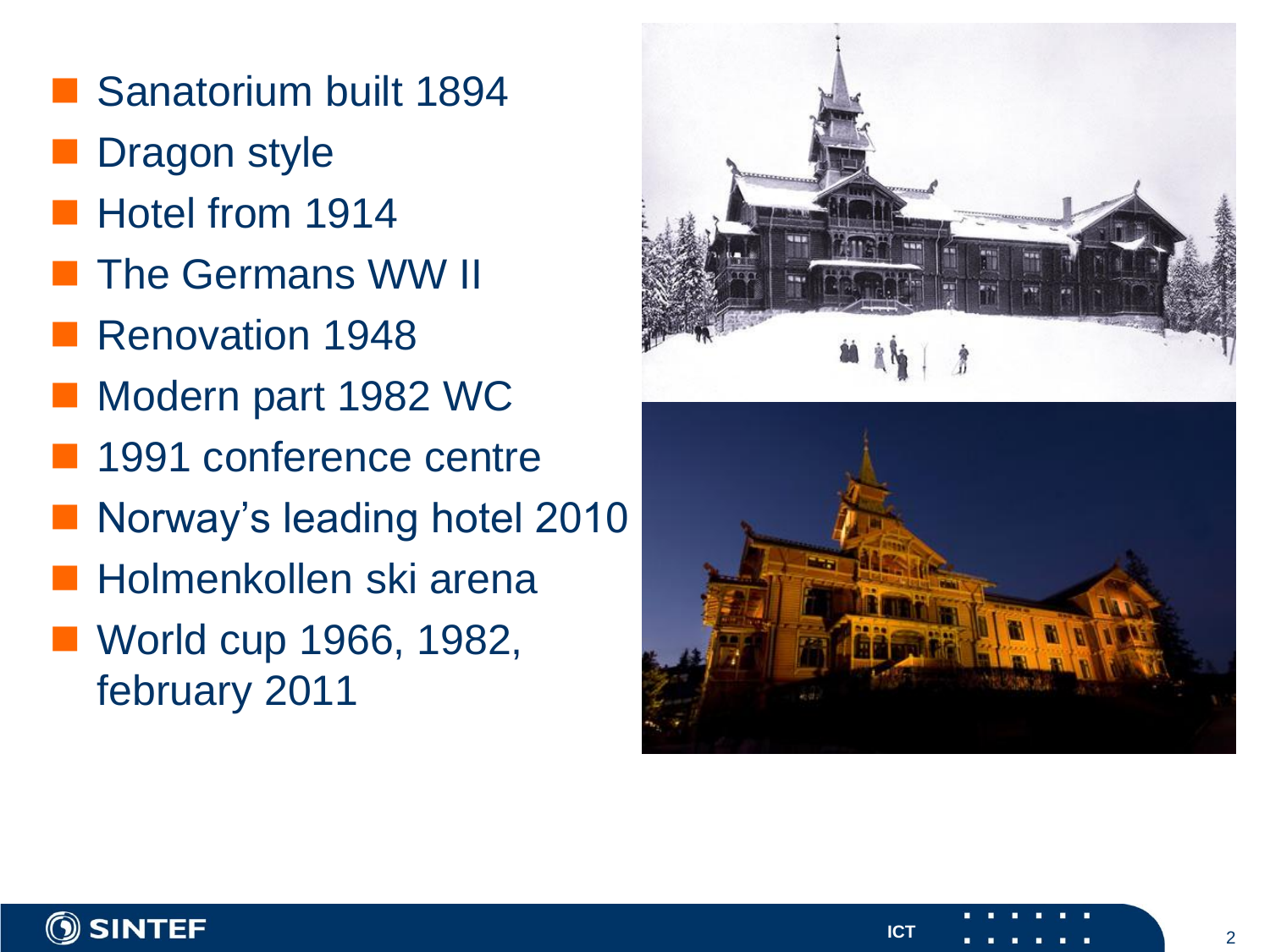

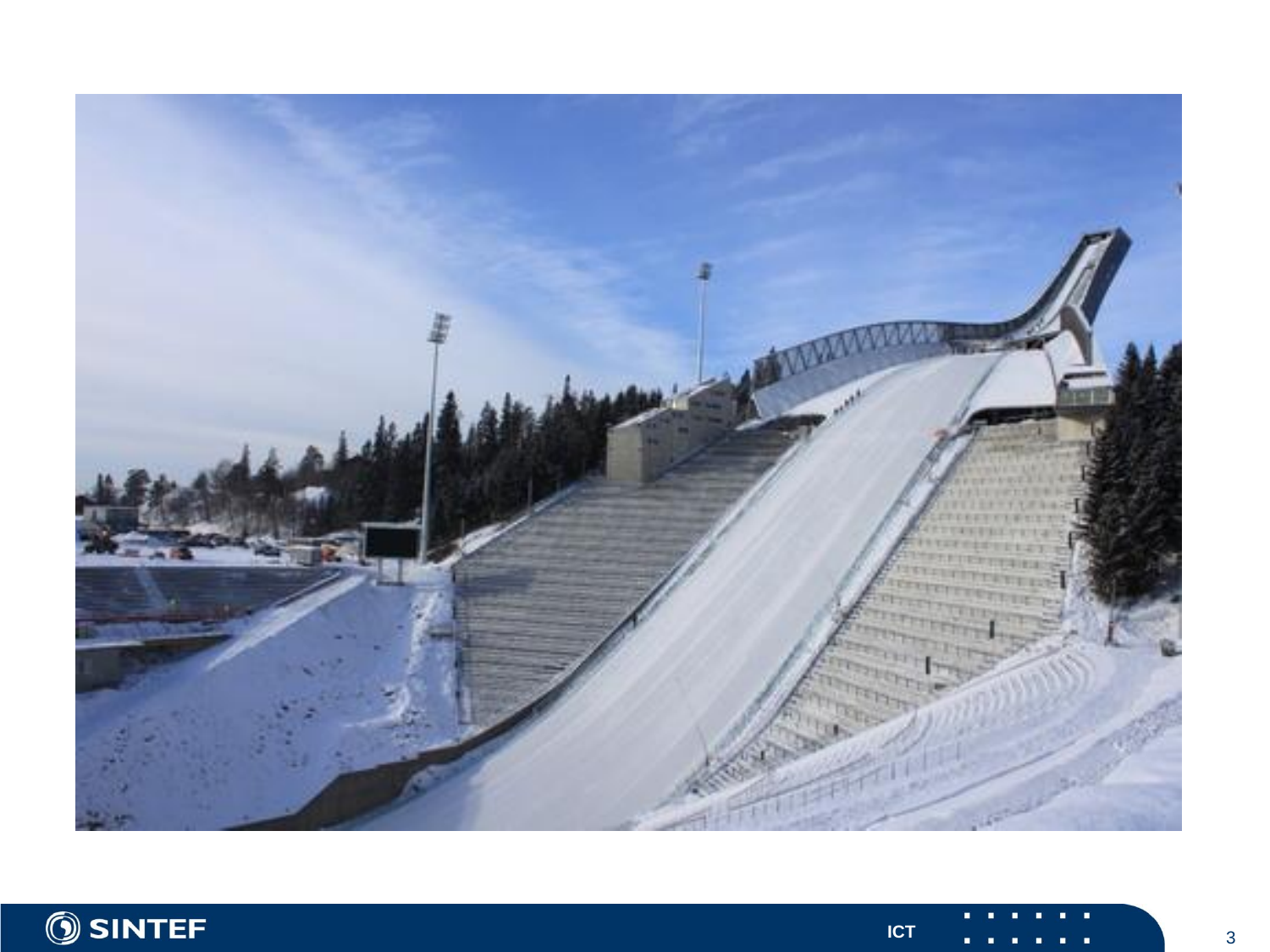

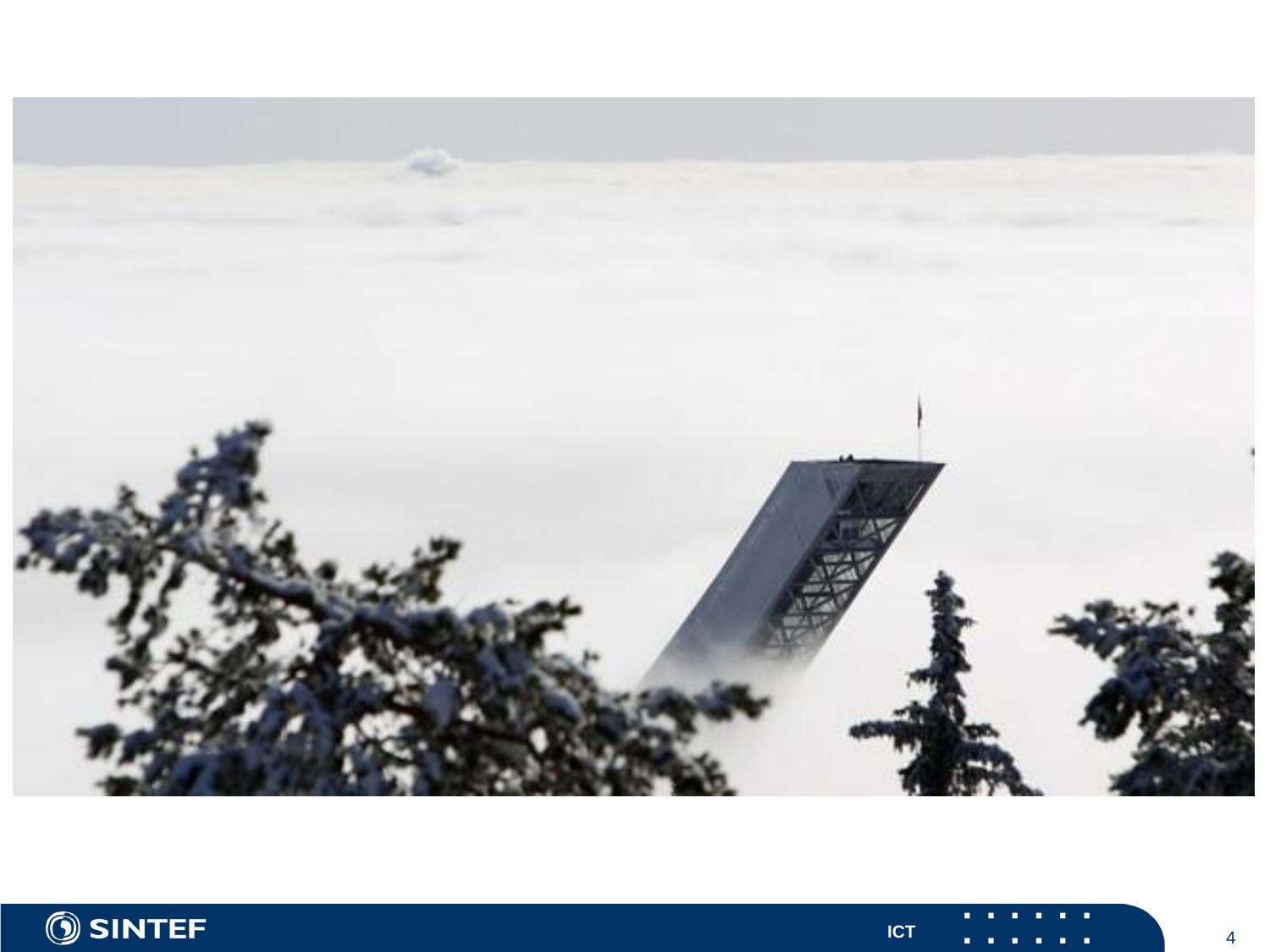

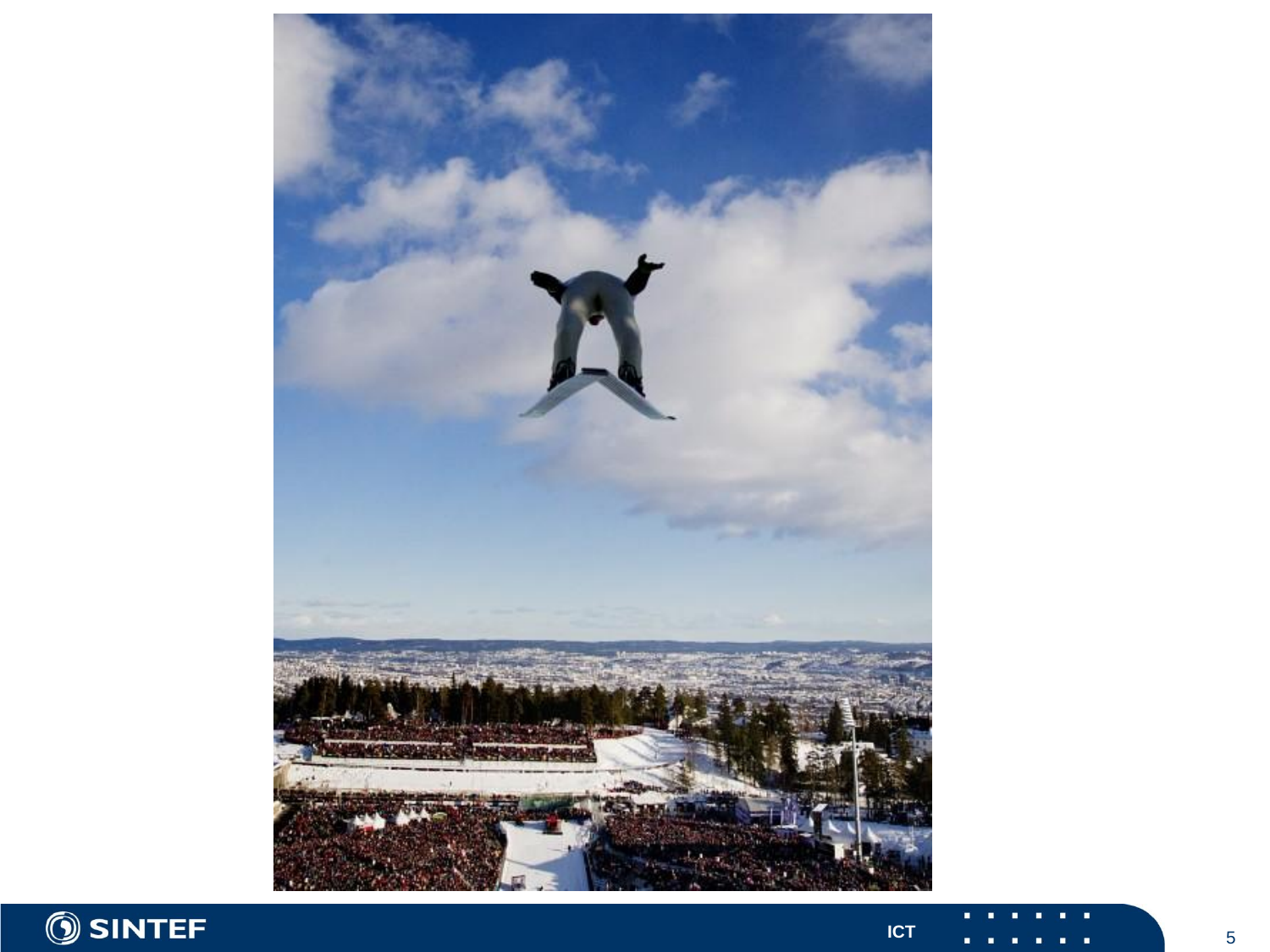

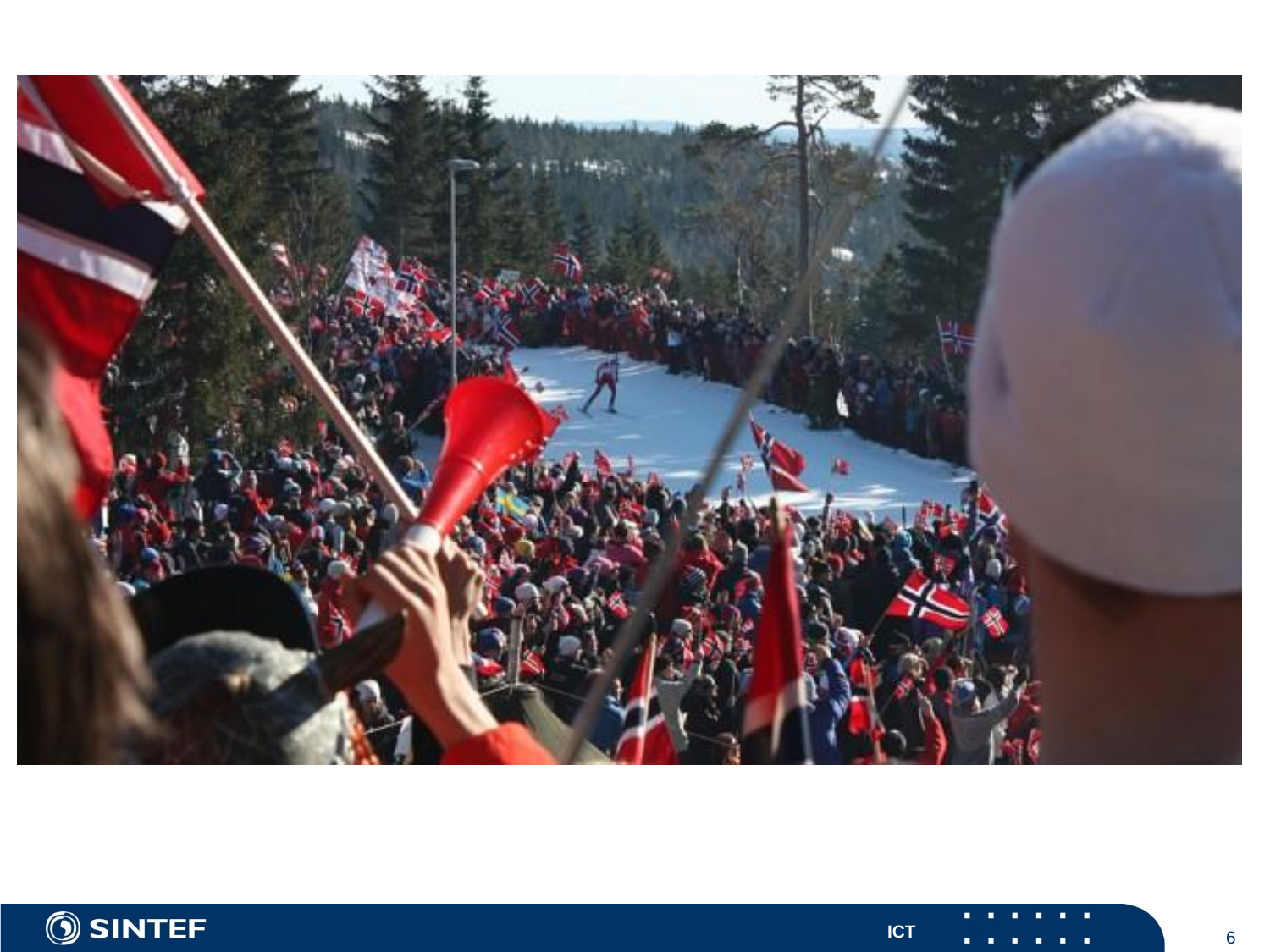

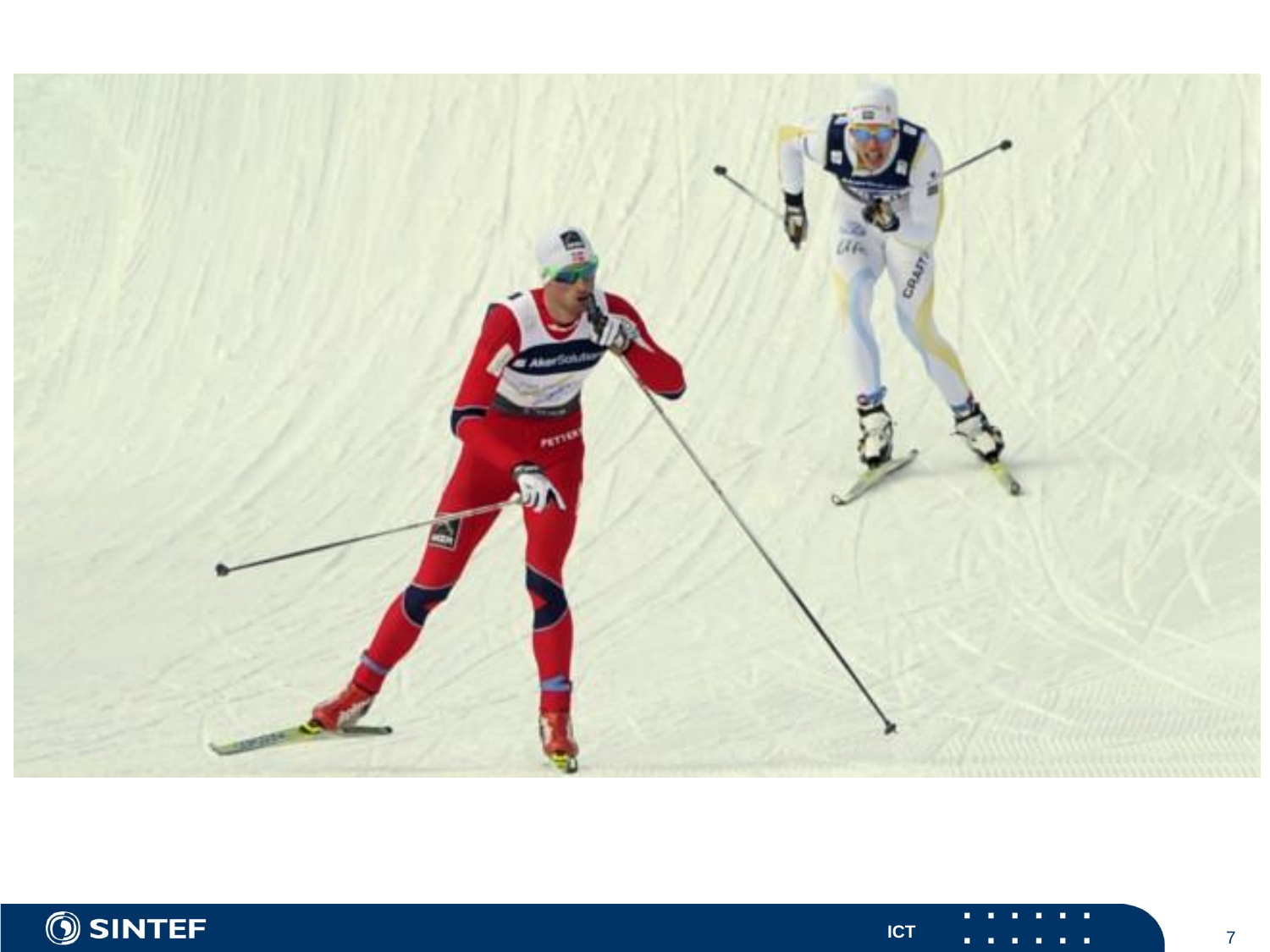

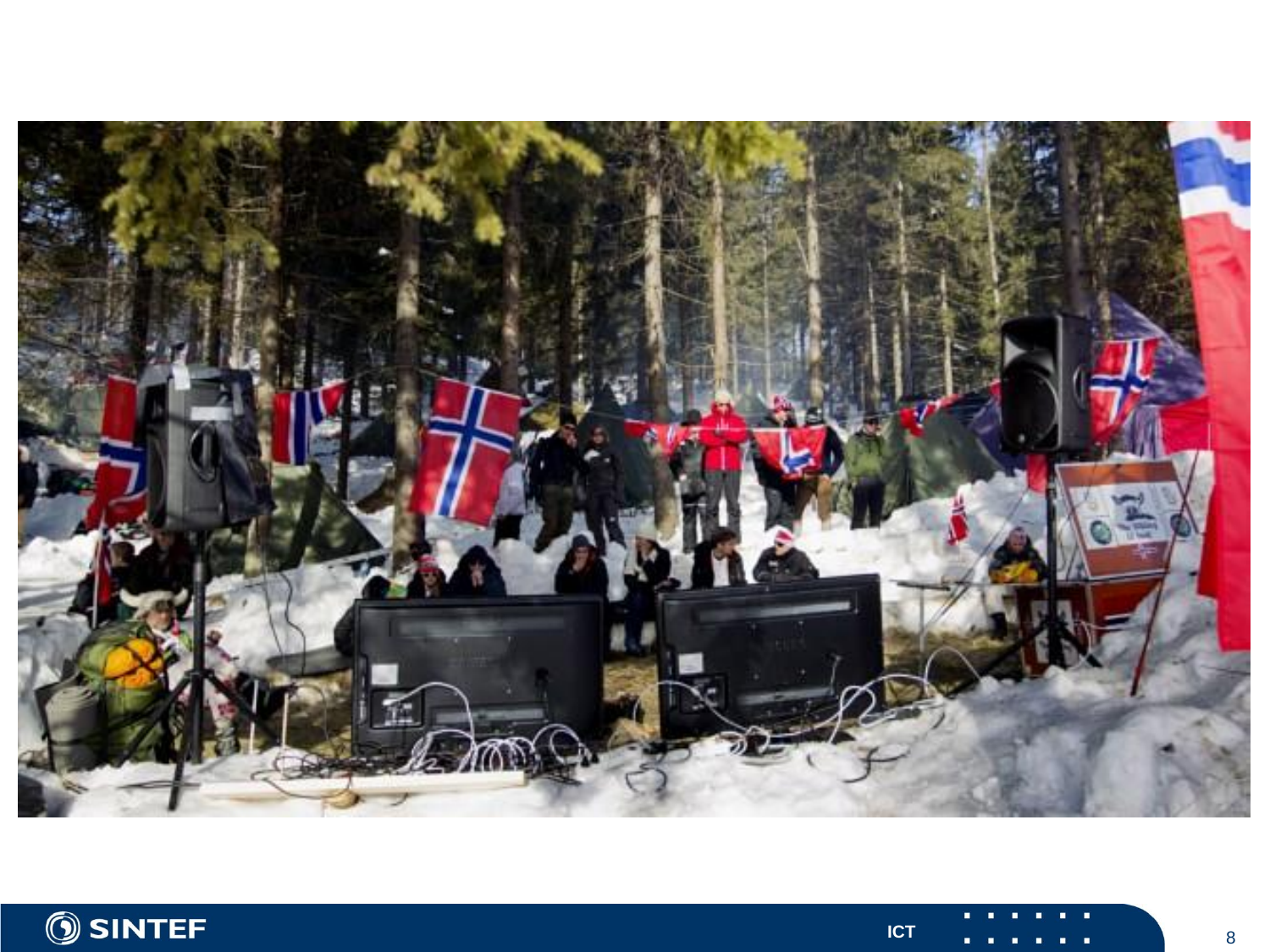#### **1st Canadian male WC medal in Nordic skiing Alex Harvey and Devon Kershaw**





**ICT**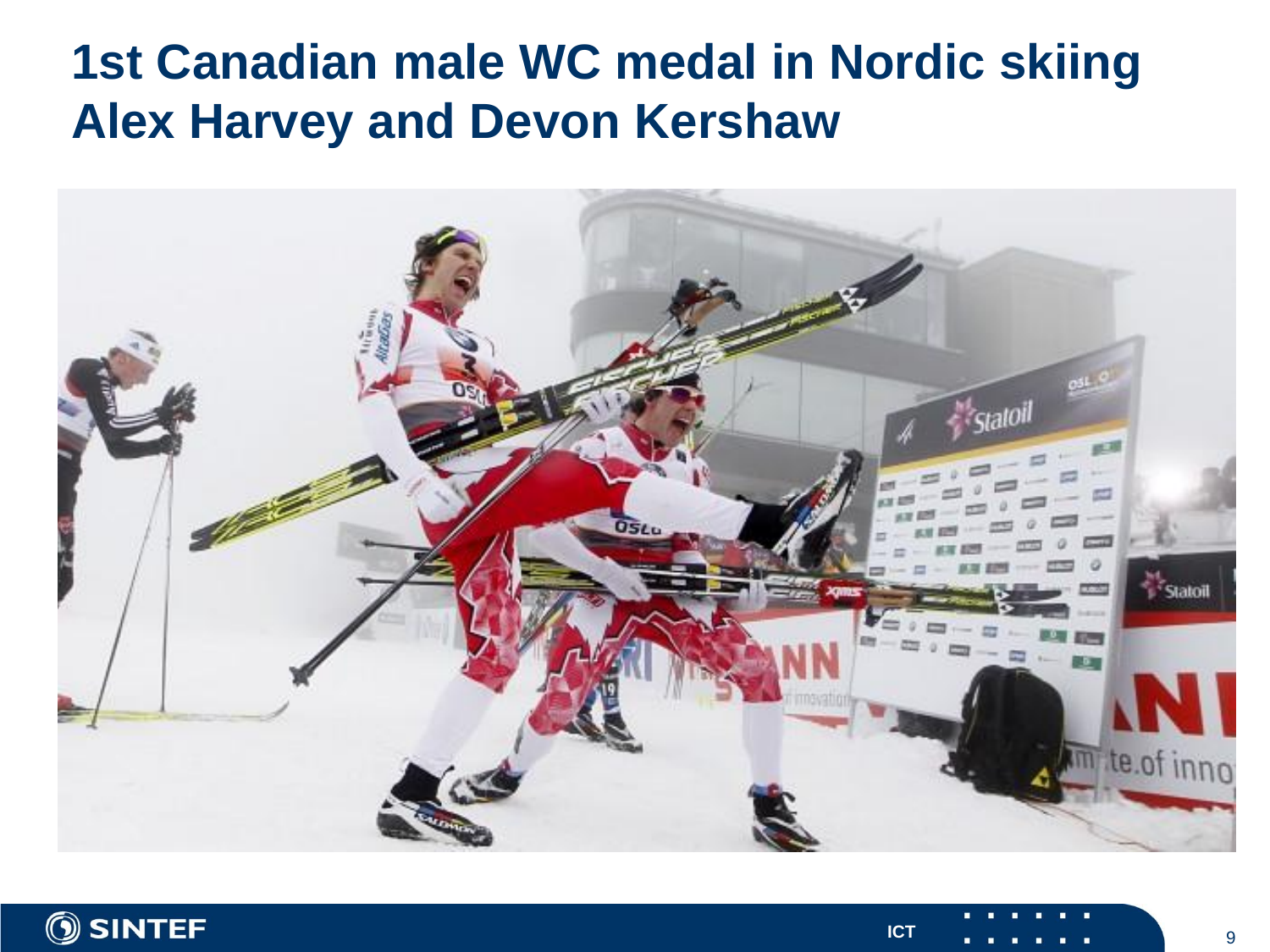## **Why do we bother ...**

| <b>NASJON</b>    | <b>GULL</b>    | <b>SØLV</b>    | <b>BRONSE</b>  | <b>TOTALT</b>  |
|------------------|----------------|----------------|----------------|----------------|
| <b>Norge</b>     | 8              | 6              | 6              | 20             |
| Østerrike        | 7              | $\overline{2}$ |                | 10             |
| <b>Sverige</b>   | $\overline{2}$ | $\overline{2}$ |                | 5              |
| <b>Tyskland</b>  |                | 4              | 3              | 8              |
| <b>Finland</b>   |                |                | $\overline{2}$ | 4              |
| <b>Frankrike</b> |                | O              |                | $\overline{2}$ |
| Canada           |                | O              | 0              |                |
| Polen            | O              | $\overline{2}$ | $\overline{2}$ | 4              |
| <b>Russland</b>  | O              | $\overline{2}$ | $\overline{2}$ | 4              |
| <b>Italia</b>    | O              | $\overline{2}$ | $\Omega$       | $\overline{2}$ |
| Slovenia         | O              | O              | $\overline{2}$ | $\overline{2}$ |
| <b>Sveits</b>    |                |                |                |                |



**ICT**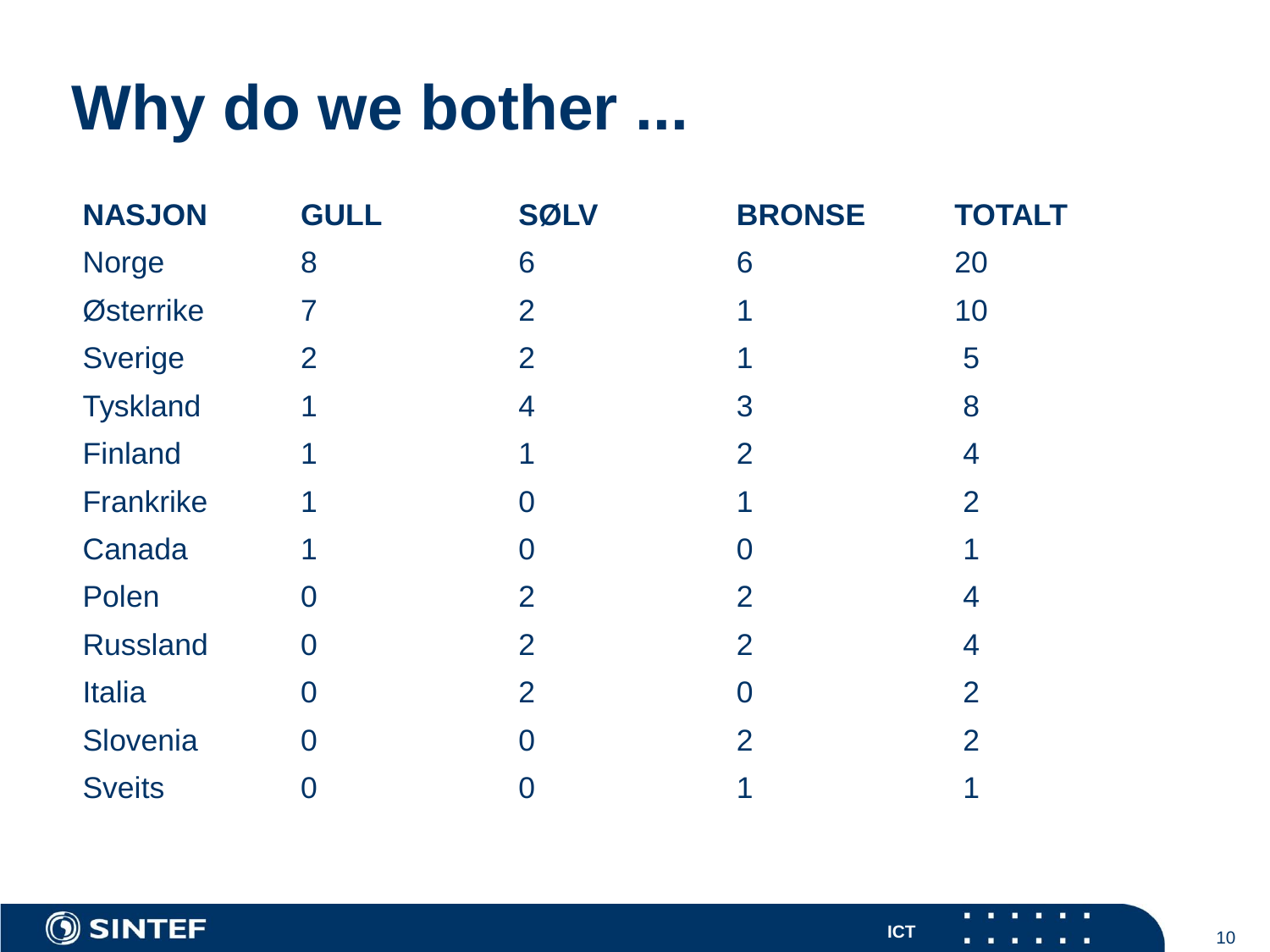### **The Collab project**

- "Researcher project" financed by the SMARTRANS programme of the Research Council of Norway
- **Associated partners** 
	- CIRRELT, Michel Gendreau
	- Olli Bräysy
	- ITMMA, University of Antwerp, Wout Dullaert
	- INRIA Lille, El-Ghazali Talbi
- March 2009 until June 2012
	- Total budget 4000 kNOK (roughly 500 k€, 670 kCAD)
		- 2000 kNOK postdoc
		- 1460 kNOK SINTEF manpower and direct costs
		- 540 kNOK associated partners

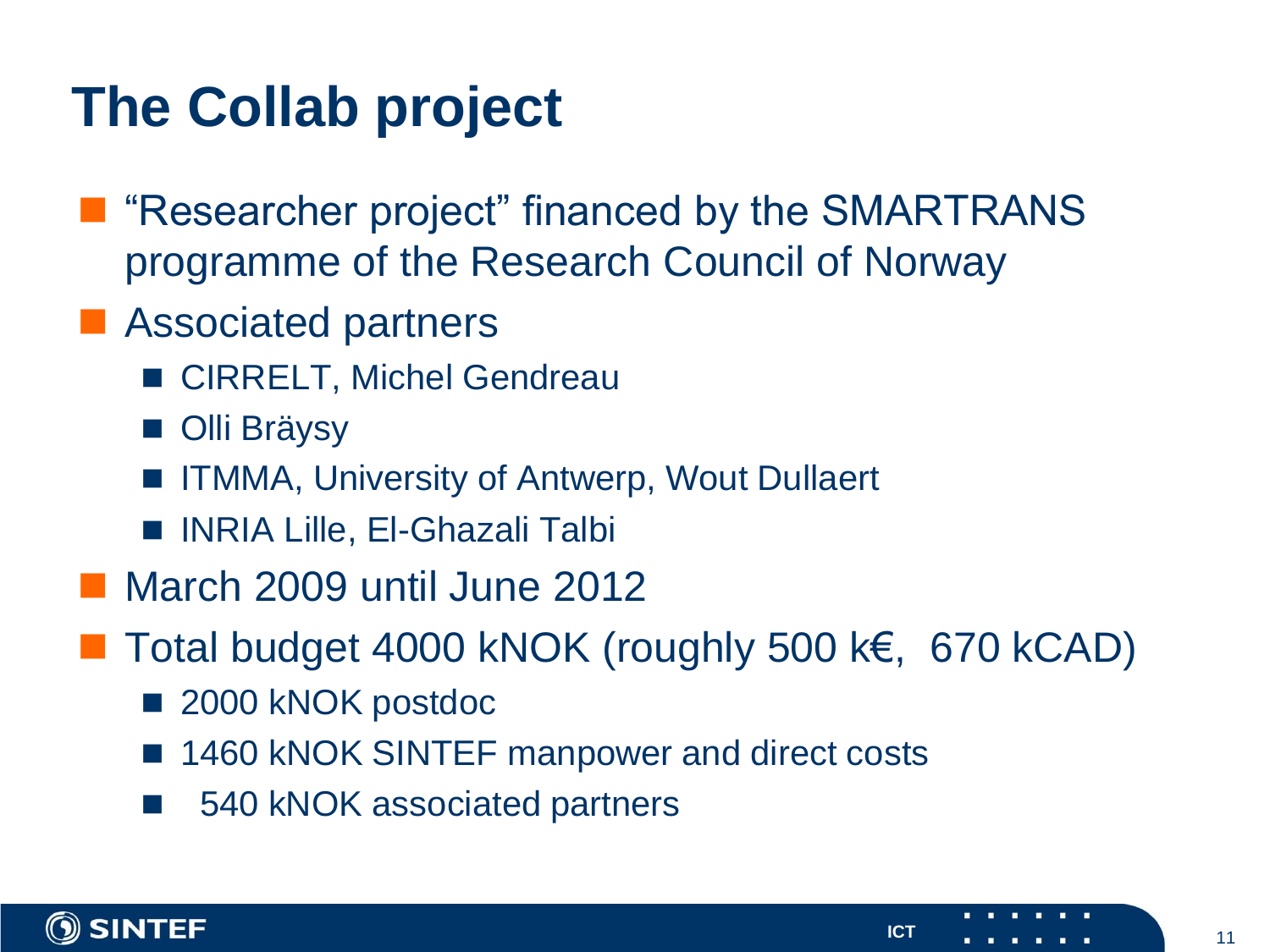# **Main goals**

- Improve the efficiency of transportation through more powerful fleet management and route finding ITS tools
- by developing parallel and heterogeneous optimization methods
	- commodity computers
	- fine-grained coarse grained
	- heterogeneous computing
- Develop parallel and collaborative optimization methods for optimized fleet management and route finding (industrial VRP and SPP)
- Perform experiments on industrial test cases and standard benchmarks from the literature
- 10 papers in well-reputed scientific journals, and give 15 talks at major, international conferences
- Organize scientific workshops, and an industry seminar